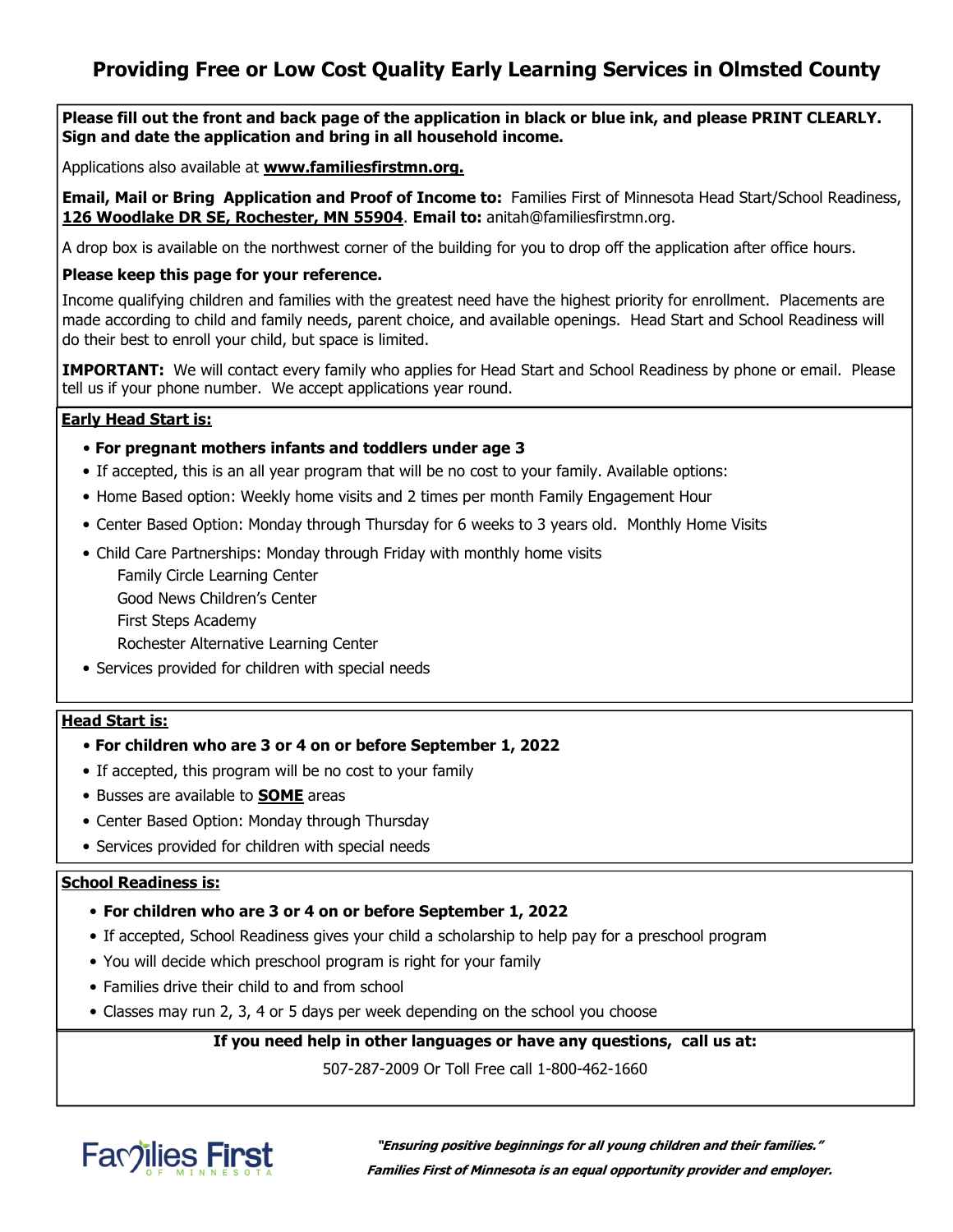# **DATA PRIVACY RIGHTS OF APPLICANTS OF FAMILIES FIRST OF MINNESOTA EARLY HEAD START, HEAD START AND SCHOOL READINESS**

## **RIGHT TO KEEP INFORMATION ABOUT YOU PRIVATE (DATA PRIVACY)**

Most of the information we collect about you will be classified as private. That means you and the agency collecting the data can see it; others cannot. Occasionally, statistics and other anonymous data will be taken from the information we collect about you or your family. This is public and open to anyone, but it will not identify you in any way.

In a few cases, information we collect is classified confidential. Confidential data is not open to anyone (not even you) except the government agencies that need it. Data in this category deals with civil or criminal investigation, some medical data, and the names of persons who report child or vulnerable adult abuse.

### Purpose of Information

The information you are asked to provide will be used to determine program eligibility, to coordinate services between programs, to verify program services being provided, and to provide us with a mailing list. This list will be used to update you on upcoming programs and program changes and to inform you of eligibility for programs within Families First of Minnesota. Only Head Start or School Readiness, Families First staff and funding source employees whose jobs require access to this information, as well as Federal or State Auditors, may have access to your information.

## **RIGHT TO ACCESS YOUR RECORDS**

Access by you. You can see all public and private records about yourself and your children. To see your file, call Families First of Minnesota during agency hours and make a request to review your files within five working days by contacting the program from which you are receiving service. Review will take place on site during working hours.

Access by agency. Employees of this agency will have access to information about you any time their work requires it. By law, some other government and contractor agencies will also have access to certain information about you if they provide a service to you or if they provide a service to this agency that affects you and requires access to your records. They may include school districts, public health, social services and financial assistance.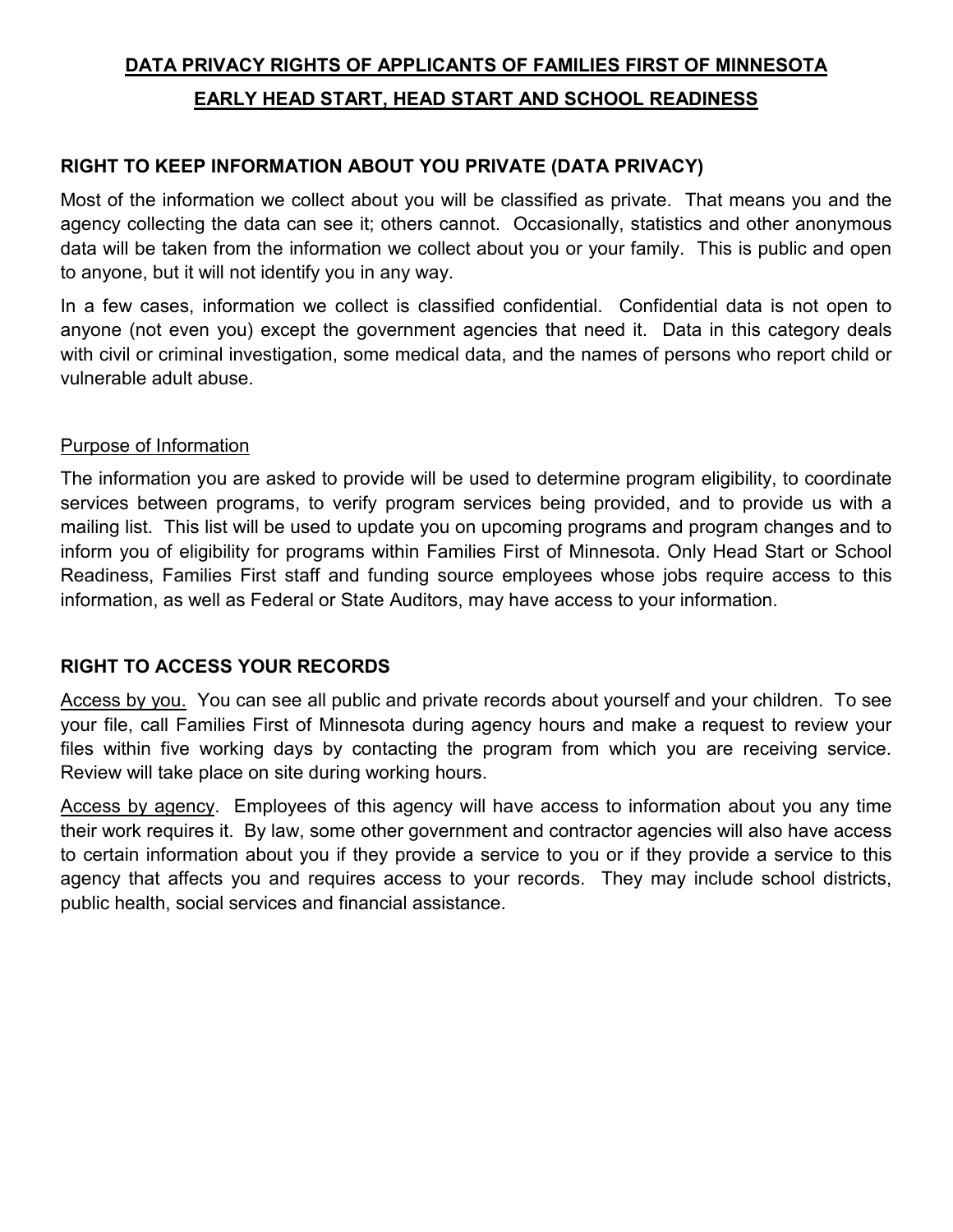### **FAMILIES FIRST OF MINNESOTA** • **Application for Early Head Start, Head Start & School Readiness**

126 Woodlake DR SE, Rochester, MN 55904 • Phone (507) 287-2009 • 1 (800) 462-1660 • Fax (507) 287-2411

*PLEASE FILL OUT FRONT AND BACK OF THE APPLICATION; SIGN AND DATE***.** *PLEASE PRINT CLEARLY.* **If you need help, please call.**

| <b>Home Address for Family</b>                                                                                                                                                             |                    |                                                                                                                                                                                                  |            | <b>State</b>                       | <b>Zip Code</b>                            | Parent/Guardian 1 Phone Number                                                           |                                                               |           |           |  |  |
|--------------------------------------------------------------------------------------------------------------------------------------------------------------------------------------------|--------------------|--------------------------------------------------------------------------------------------------------------------------------------------------------------------------------------------------|------------|------------------------------------|--------------------------------------------|------------------------------------------------------------------------------------------|---------------------------------------------------------------|-----------|-----------|--|--|
| Mailing Address if different than home address                                                                                                                                             |                    |                                                                                                                                                                                                  |            |                                    |                                            | Parent/Guardian 2 Phone Number                                                           |                                                               |           |           |  |  |
| Name of Person if we cannot contact you:                                                                                                                                                   |                    |                                                                                                                                                                                                  |            |                                    | Your Email Address (please print clearly): |                                                                                          |                                                               |           |           |  |  |
|                                                                                                                                                                                            |                    |                                                                                                                                                                                                  |            |                                    |                                            |                                                                                          |                                                               |           |           |  |  |
| Do you speak English? $\Box$ Yes $\Box$ No                                                                                                                                                 |                    | Language spoken at home _______________<br>Can you drive your child to and from school                                                                                                           |            |                                    |                                            |                                                                                          |                                                               |           |           |  |  |
| if a bus is not available? $\Box$ Yes $\Box$ No<br><b>How well?</b> None Little Average Very Well   Do you need an interpreter? $\Box$ Yes $\Box$ No                                       |                    |                                                                                                                                                                                                  |            |                                    |                                            |                                                                                          |                                                               |           |           |  |  |
| Is your family expecting a baby? $\Box$ Yes $\Box$ No $\rightarrow$ If yes, due date:<br>Number of People living in your Home                                                              |                    |                                                                                                                                                                                                  |            |                                    |                                            |                                                                                          |                                                               |           |           |  |  |
| Number of People in your Family ______<br>Do you want to apply for Early Head Start Services as a pregnant mother? $\Box$ Yes $\Box$ No                                                    |                    |                                                                                                                                                                                                  |            |                                    |                                            |                                                                                          |                                                               |           |           |  |  |
| <b>Marital Status (choose one):</b> $\Box$ Married $\Box$ Married but living apart                                                                                                         |                    |                                                                                                                                                                                                  |            |                                    |                                            |                                                                                          |                                                               |           |           |  |  |
| $\Box$ Divorced $\Box$ Widowed $\Box$ Single Living with Partner                                                                                                                           |                    | Type of medical insurance for each applicant:                                                                                                                                                    |            |                                    |                                            |                                                                                          |                                                               |           |           |  |  |
| Parent/Guardian 1 - Employment status: (Check all that apply)<br>$\square$ Part Time<br>$\square$ Full Time<br>$\Box$ Retired/Disabled $\Box$ Training or School $\Box$ Military           | □ Seasonal/On-Call | Parent/Guardian 2 - Employment status: (Check all that apply)<br>$\Box$ Full Time<br>$\Box$ Part Time<br>□ Seasonal/On-Call<br>$\Box$ Retired/Disabled $\Box$ Training or School $\Box$ Military |            |                                    |                                            |                                                                                          |                                                               |           |           |  |  |
| Parent/Guardian 1 - Highest level of Education:<br>Parent/Guardian 2 - Highest level of Education:                                                                                         |                    |                                                                                                                                                                                                  |            |                                    |                                            |                                                                                          |                                                               |           |           |  |  |
| □ Associates<br>$\Box$ Bachelors<br>□ High School Diploma/GED<br>$\Box$ Bachelors<br>$\Box$ High School Diploma/GED<br>□ Associates                                                        |                    |                                                                                                                                                                                                  |            |                                    |                                            |                                                                                          |                                                               |           |           |  |  |
| □ Completed Grade _______ □ Masters or higher<br>□ No Education □ Completed Grade ______<br>□ No Education<br>$\Box$ Masters or higher                                                     |                    |                                                                                                                                                                                                  |            |                                    |                                            |                                                                                          |                                                               |           |           |  |  |
| Fill out all information for EACH person living in your home. Please print clearly. CIRCLE the program each applicant is                                                                   |                    |                                                                                                                                                                                                  |            |                                    |                                            |                                                                                          |                                                               |           |           |  |  |
| applying for. Programs you can apply for: EHS = Early Head Start (for pregnant mothers and children under age 3)                                                                           |                    |                                                                                                                                                                                                  |            |                                    |                                            |                                                                                          |                                                               |           |           |  |  |
| $HS = Head Start$                                                                                                                                                                          |                    |                                                                                                                                                                                                  |            |                                    |                                            | SR = School Readiness (HS and SR are for children age 3 or 4 on or before Sept. 1, 2022) |                                                               |           |           |  |  |
| <b>FIRST NAME</b>                                                                                                                                                                          | <b>LAST NAME</b>   | <b>BIRTH DATE</b>                                                                                                                                                                                | <b>SEX</b> | <b>RACE</b><br>(use code<br>below) | <b>ETHNICITY</b><br>(Circle ONE)           | <b>RELATIONSHIP TO APPLICANT(S)</b>                                                      | Applicants only-<br>circle ALL<br>program(s)<br>applying for: |           |           |  |  |
| Parent/Guardian 1 from above (If<br>living in home)                                                                                                                                        |                    |                                                                                                                                                                                                  | M F        |                                    | Hispanic<br>Non Hispanic                   |                                                                                          |                                                               |           |           |  |  |
| Parent/Guardian 2 from above (If<br>living in home)                                                                                                                                        |                    |                                                                                                                                                                                                  | M F        |                                    | Hispanic<br>Non Hispanic                   |                                                                                          |                                                               |           |           |  |  |
| 3.                                                                                                                                                                                         |                    |                                                                                                                                                                                                  | M F        |                                    | Hispanic<br>Non Hispanic                   |                                                                                          | <b>EHS</b>                                                    | <b>HS</b> | <b>SR</b> |  |  |
| 4.                                                                                                                                                                                         |                    | $\prime$                                                                                                                                                                                         | M F        |                                    | Hispanic<br>Non Hispanic                   |                                                                                          | <b>EHS</b>                                                    | <b>HS</b> | <b>SR</b> |  |  |
| 5.                                                                                                                                                                                         |                    | $\prime$                                                                                                                                                                                         | MF         |                                    | Hispanic<br>Non Hispanic                   |                                                                                          | <b>EHS</b>                                                    | HS        | <b>SR</b> |  |  |
| 6.                                                                                                                                                                                         |                    | $\prime$                                                                                                                                                                                         | MF         |                                    | Hispanic<br>Non Hispanic                   |                                                                                          | <b>EHS</b>                                                    | HS        | <b>SR</b> |  |  |
| 7.                                                                                                                                                                                         |                    |                                                                                                                                                                                                  | M F        |                                    | Hispanic<br>Non Hispanic                   |                                                                                          | <b>EHS</b>                                                    | HS        | <b>SR</b> |  |  |
| 8.                                                                                                                                                                                         |                    |                                                                                                                                                                                                  | M F        |                                    | Hispanic<br>Non Hispanic                   |                                                                                          | <b>EHS</b>                                                    | HS        | <b>SR</b> |  |  |
| ENTER CODE FOR RACE:<br>NA/AN= American Indian / Alaska Native A = Asian B = Black or African American NH/PI = Native Hawaiian / Other Pacific Islander<br>W= White<br>$M = Multi$ -racial |                    |                                                                                                                                                                                                  |            |                                    |                                            |                                                                                          |                                                               |           |           |  |  |